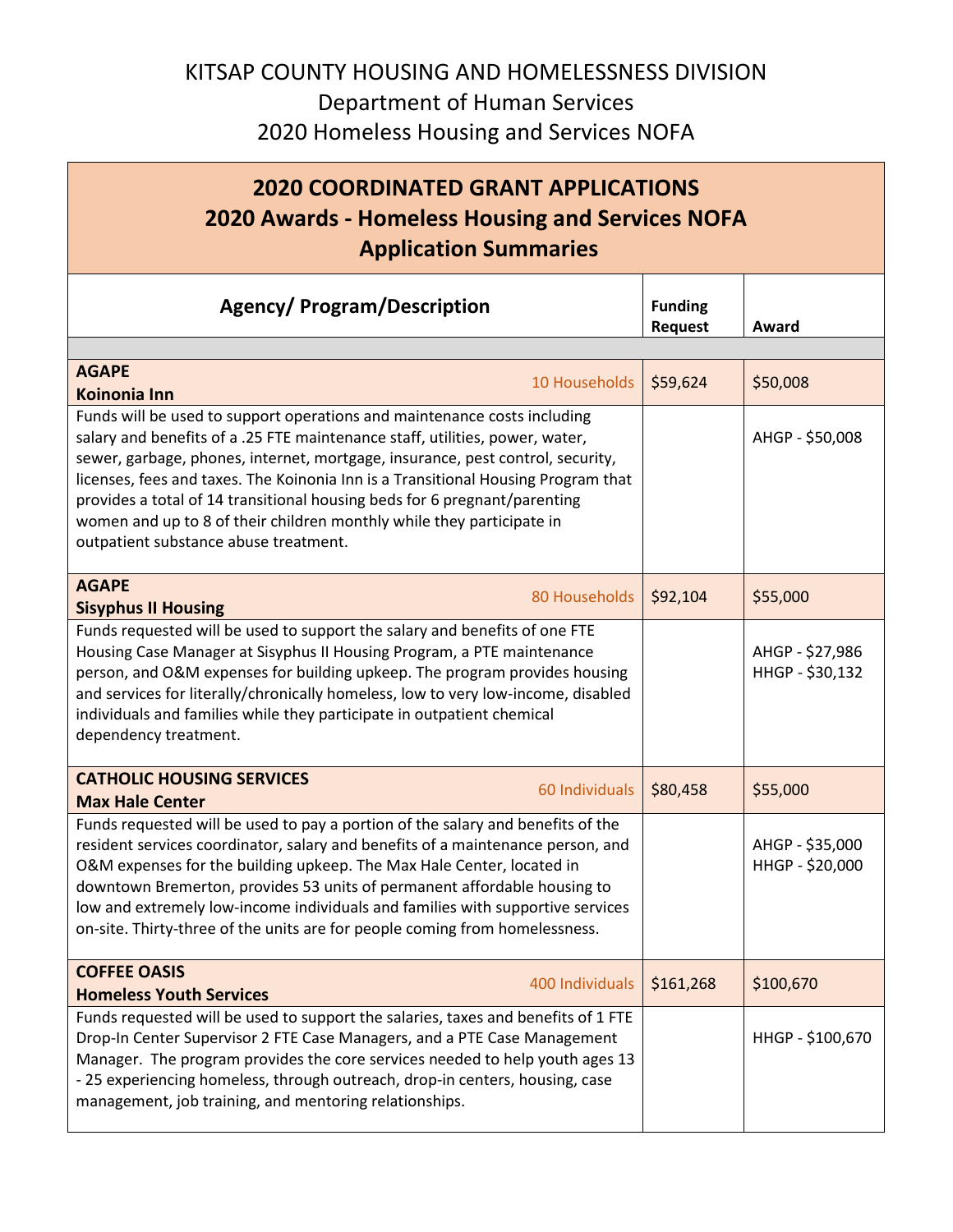| <b>HOSPITALITY NORTHWEST</b><br>500 Individuals<br><b>Advocacy and Special Project Coordination</b>                                                                                                                                                                                                                                                                                                                                                                                                                                                                                                                                     | \$20,000  | \$0                                 |
|-----------------------------------------------------------------------------------------------------------------------------------------------------------------------------------------------------------------------------------------------------------------------------------------------------------------------------------------------------------------------------------------------------------------------------------------------------------------------------------------------------------------------------------------------------------------------------------------------------------------------------------------|-----------|-------------------------------------|
| Funds requested will pay for hygiene kits and client direct services such as<br>camping supplies, haircuts, transportation, food, and clothing. Funds will also<br>be used for program operation costs. This program works to build relationships<br>with people living outside through outreach, providing basic supplies, resource<br>lists, and coordinating cleanup events in and around homeless encampments.                                                                                                                                                                                                                      |           |                                     |
| <b>HOUSING KITSAP</b><br><b>45 Households</b><br><b>Housing Stabilization Program</b>                                                                                                                                                                                                                                                                                                                                                                                                                                                                                                                                                   | \$200,000 | \$75,000                            |
| Funds requested will be used for rental assistance, personnel, and<br>administrative costs for the Housing Stabilization Program. The program<br>provides rental assistance and supportive services to income qualified<br>households to secure housing, in existing non-subsidized units owned by<br>Housing Kitsap, that is affordable based on their household income.                                                                                                                                                                                                                                                               |           | HHGP - \$75,000                     |
| <b>HOUSING RESOURCES BAINBRIDGE</b><br>9 Households<br><b>Housing Stabilization Program</b>                                                                                                                                                                                                                                                                                                                                                                                                                                                                                                                                             | \$39,874  | \$35,800                            |
| Funds requested will be used to pay rental assistance and administrative costs<br>for Housing Resources Bainbridge's Housing Stabilization Program. The program<br>provides a rental subsidy with supportive services to qualified applicants in HRB<br>housing. Case management will be provided by Helpline House.                                                                                                                                                                                                                                                                                                                    |           | HHGP - \$35,800                     |
| <b>HOUSING RESOURCES BAINBRIDGE</b><br>12 Households<br><b>Permanent Supportive Housing</b>                                                                                                                                                                                                                                                                                                                                                                                                                                                                                                                                             | \$61,644  | \$50,857                            |
| Funds requested will be used for rental subsidies and administrative funds for<br>Housing Resources Bainbridge's Permanent Supportive Housing Program. The<br>Program provides rental subsidy and supportive case management to senior<br>and disabled residents on Bainbridge Island living in Housing Resources<br>Bainbridge's permanent, affordable properties, allowing them to remain in<br>decent and safe housing. The subsidy will allow residents to pay no more than<br>35% of their monthly income towards rent. Case management will be provided<br>by Helpline House.                                                     |           | HHGP - \$50,857                     |
| <b>KITSAP COMMUNITY RESOURCES</b><br>176 Households<br><b>Housing and Homeless Services</b>                                                                                                                                                                                                                                                                                                                                                                                                                                                                                                                                             | \$210,000 | \$210,000                           |
| Funds requested will be used to support wages and benefits for five Family<br>Development Specialists and related supervision, program expenses and<br>administrative costs. These case managers will serve KCR clients as well as<br>North Kitsap Fishline clients and Housing Kitsap's Housing Stabilization Program<br>tenants. In addition, it will pay for O&M expenses for 15 transitional housing<br>units. The Housing and Homeless Services Program assists individuals and<br>families to access emergency, interim, and permanent housing with supportive<br>services to help attain housing stability and self-sufficiency. |           | AHGP - \$40,000<br>HHGP - \$170,000 |